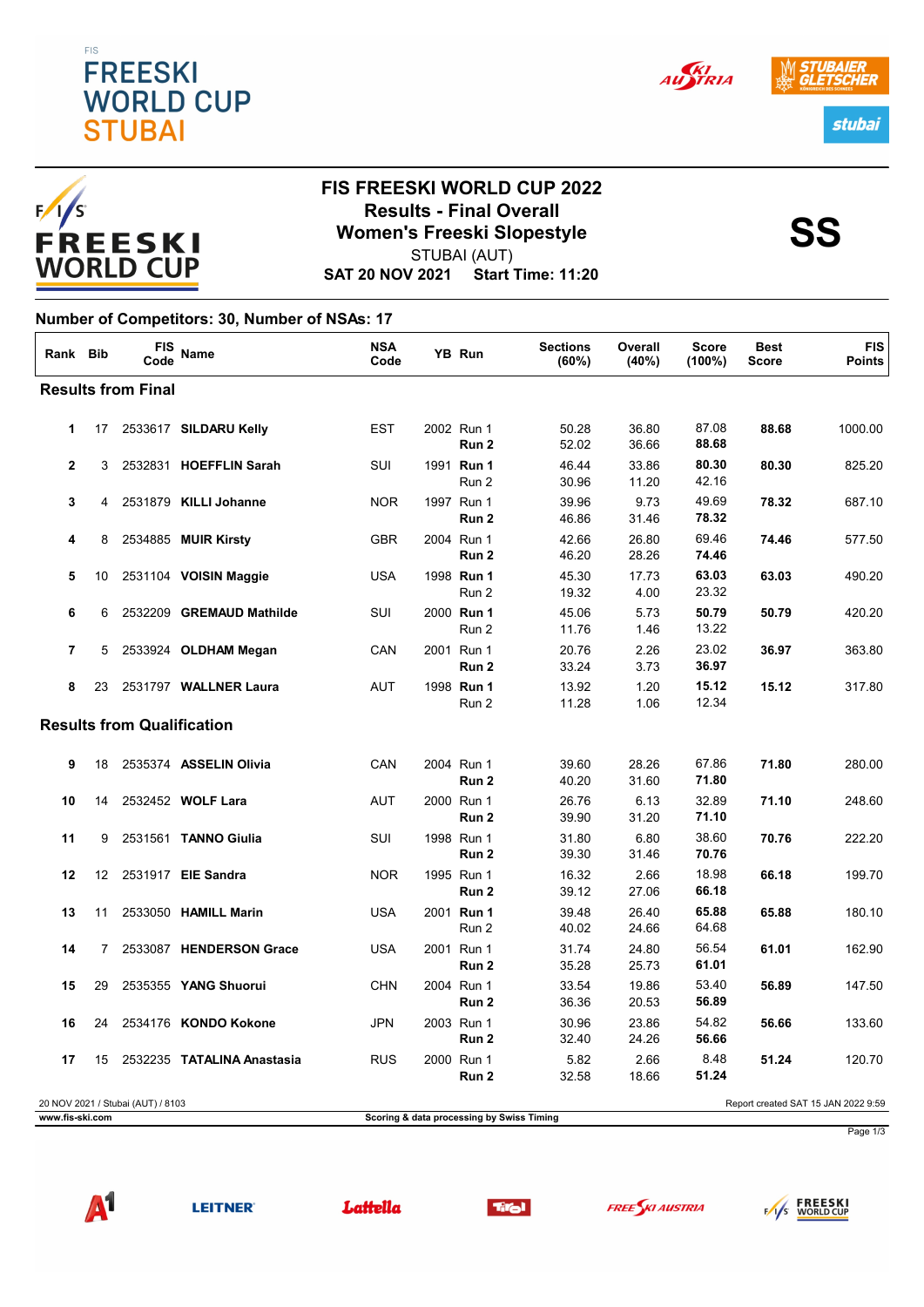### EIS **FREESKI WORLD CUP STUBAI**





# **FIS FREESKI WORLD CUP 2022 Results - Final Overall<br>Women's Freeski Slopestyle<br>STUBAL(AUT)** STUBAI (AUT)

IER

stubai

AU STRIA

**SAT 20 NOV 2021 Start Time: 11:20**

| Rank Bib |    | <b>FIS</b><br>Code | Name                        | <b>NSA</b><br>Code | YB Run                         | <b>Sections</b><br>(60%) | Overall<br>(40%) | <b>Score</b><br>$(100\%)$ | <b>Best</b><br><b>Score</b> | <b>FIS</b><br><b>Points</b> |
|----------|----|--------------------|-----------------------------|--------------------|--------------------------------|--------------------------|------------------|---------------------------|-----------------------------|-----------------------------|
| 18       | 22 |                    | 2535393 ORLOVA Ksenia       | <b>RUS</b>         | 2005 Run 1<br>Run 2            | 30.42<br>28.62           | 20.53<br>6.13    | 50.95<br>34.75            | 50.95                       | 108.80                      |
| 19       | 28 | 2532821            | <b>EICHINGER Alia Delia</b> | <b>GER</b>         | 2001 Run 1<br>Run <sub>2</sub> | 30.90<br>31.98           | 18.26<br>18.80   | 49.16<br>50.78            | 50.78                       | 97.50                       |
| 20       | 21 |                    | 2532311 <b>BARIN Lou</b>    | <b>FRA</b>         | 1999 Run 1<br>Run 2            | 26.82<br>26.88           | 16.80<br>15.60   | 43.62<br>42.48            | 43.62                       | 86.70                       |
| 21       | 30 |                    | 2532574 KOTSAR Kateryna     | <b>UKR</b>         | 2000 Run 1<br>Run 2            | 24.72<br>26.88           | 15.20<br>15.60   | 39.92<br>42.48            | 42.48                       | 76.30                       |
| 22       | 25 |                    | 2532733 KARAVA Anni         | <b>FIN</b>         | 2000 Run 1<br>Run 2            | 0.78<br>27.96            | 1.33<br>14.40    | 2.11<br>42.36             | 42.36                       | 66.20                       |
| 23       | 20 |                    | 2529913 STEVENS Darian      | <b>USA</b>         | 1996 Run 1<br>Run 2            | 11.22<br>29.88           | 2.66<br>11.86    | 13.88<br>41.74            | 41.74                       | 56.40                       |
| 24       | 26 |                    | 2530054 OHACO Dominique     | CHI                | 1995 Run 1<br>Run 2            | 0.54<br>24.18            | 0.93<br>16.26    | 1.47<br>40.44             | 40.44                       | 46.80                       |
| 25       | 32 |                    | 2537372 DUMONT ZANELLA Kim  | <b>FRA</b>         | 2005 Run 1<br>Run 2            | 22.74<br>18.60           | 14.66<br>8.53    | 37.40<br>27.13            | 37.40                       | 37.30                       |
| 26       | 31 |                    | 2534610 OIARTZABAL Maialen  | <b>ESP</b>         | 1999 Run 1<br>Run 2            | 11.34<br>20.64           | 1.73<br>13.46    | 13.07<br>34.10            | 34.10                       | 28.00                       |
| 27       |    |                    | 2533132 LEDEUX Tess         | <b>FRA</b>         | 2001 Run 1<br>Run 2            | 25.08<br>25.56           | 7.60<br>4.13     | 32.68<br>29.69            | 32.68                       | 18.70                       |
| 28       | 27 |                    | 2532928 HARRIGAN Abi        | <b>AUS</b>         | 2002 Run 1<br>Run 2            | 10.50<br>13.62           | 0.93<br>10.80    | 11.43<br>24.42            | 24.42                       | 9.50                        |
| 29       | 13 |                    | 2529086 SUMMERHAYES Katie   | <b>GBR</b>         | 1995 Run 1<br>Run 2            | 10.14<br>1.38            | 3.60<br>2.40     | 13.74<br>3.78             | 13.74                       | 0.40                        |
|          | 2  |                    | 2534563 GU Ailing Eileen    | <b>CHN</b>         | 2003 Run 1<br>Run 2            |                          |                  | <b>DNS</b><br><b>DNS</b>  | <b>DNS</b>                  | 0.00                        |

20 NOV 2021 / Stubai (AUT) / 8103 Report created SAT 15 JAN 2022 9:59

**www.fis-ski.com Scoring & data processing by Swiss Timing**

Page 2/3